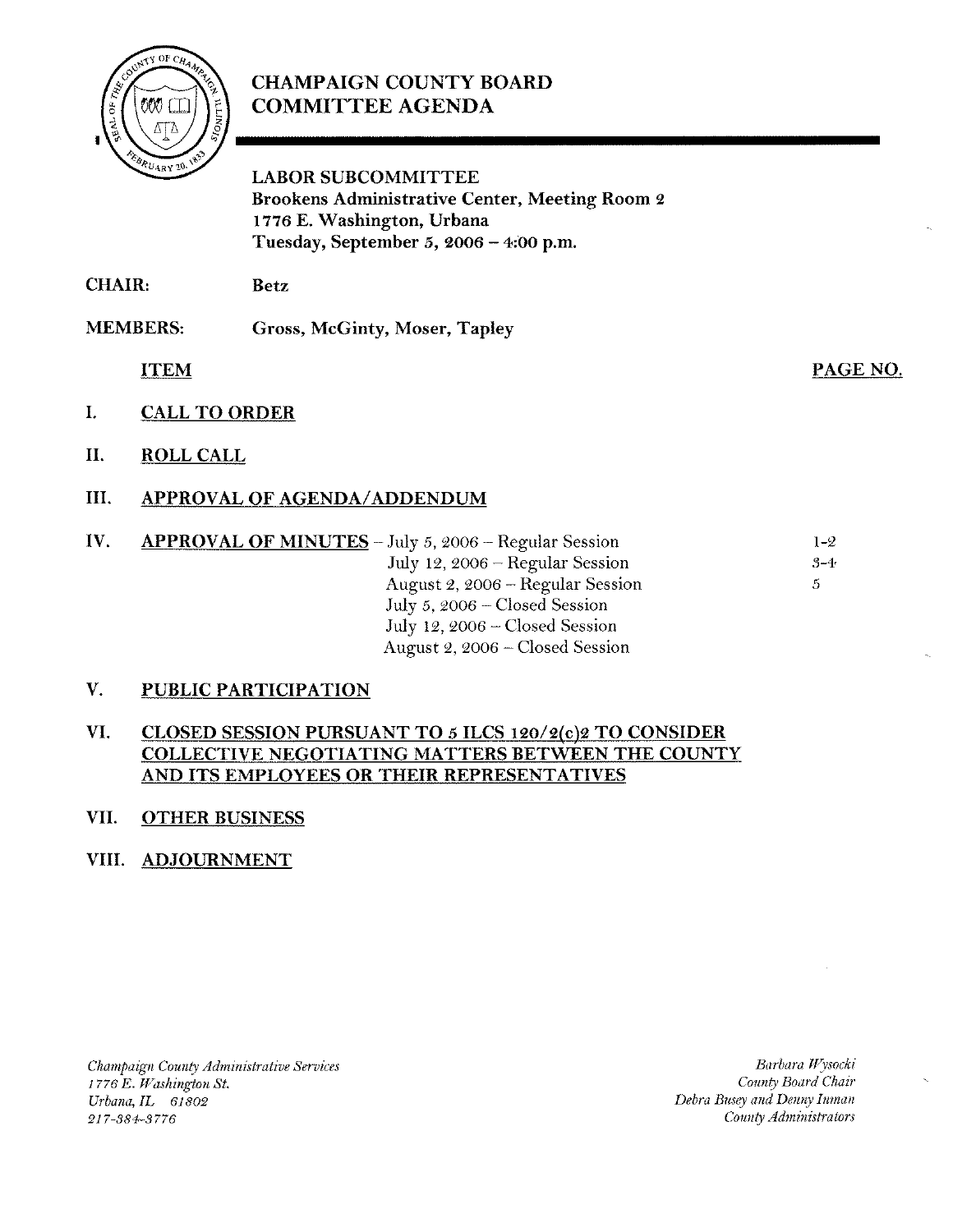# CHAMPAIGN COUNTY BOARD **COMMITTEE MINUTES**

# **LABOR SUBCOMMITTEE Wednesday, July 5,2006 Brookens Administrative Center, Meeting Room 2 1776 E. Washington St., Urbana**

4:30 p.m. **MEMBERS PRESENT:** Betz, Gross, McGinty, Tapley **MEMBERS ABSENT:** Moser **OTHERS PRESENT:** Deb Busey (County Administrator of Finance & HR Management), Andrew Buffenbarger (Nursing Home Administrator), David DeThome (Senior Assistant State's Attorney), Tony Fabri (County Board Member), Barbara Wysocki (County Board Chair)

# **CALL TO ORDER**

Chair Betz called the meeting to order at 4:33 p.m.

### **ROLL CALL**

The Recording Secretary called the roll. Betz, Gross, and McGinty were present. The Chair declared a quorum and proceeded with the meeting.

#### **APPROVAL OF AGENDAJADDENDUM**

**MOTION** by Gross to approve the agenda; seconded by McGinty. **Motion carried.** 

Betz noted the presence of Fabri and Wysocki at the meeting. Both Fabri and Wysocki were invited to attend this meeting.

# **PUBLIC PARTICIPATION**

There was no public participation.

# **CLOSEI) SESSIOS PURSUAN'I' '10 5 II.CS 12112(C)2 '1'0 CONSII)El< THE COLl.l.ECTI\'I-: NEGOTIATING MATTERS BETWEEN CHAMPAIGN COUNTY AND ITS EMPLOYEES OR THEIR REPRESEKTATIVES**

**MOTION** by McGinty to enter into executive session pursuant to *5* ILCS *12012* (c) *2* to consider collective negotiating matters between Champaign County and its employees or their representatives. He further moved that the following individuals remain present: County Administrator, County's Legal Counsel, Nursing Home Administrator, the Recording Secretary, Tony Fabri, and Barbara Wysocki. Motion seconded by Gross. **Motion carried.** The Recording Secretary called the roll. Betz, Gross, and McGinty were present. Closed session was declared at 4:34 p.m. Tapley entered during the closed session at **4:36** p.m.

The committee resumed in open session at *5:25* p.m.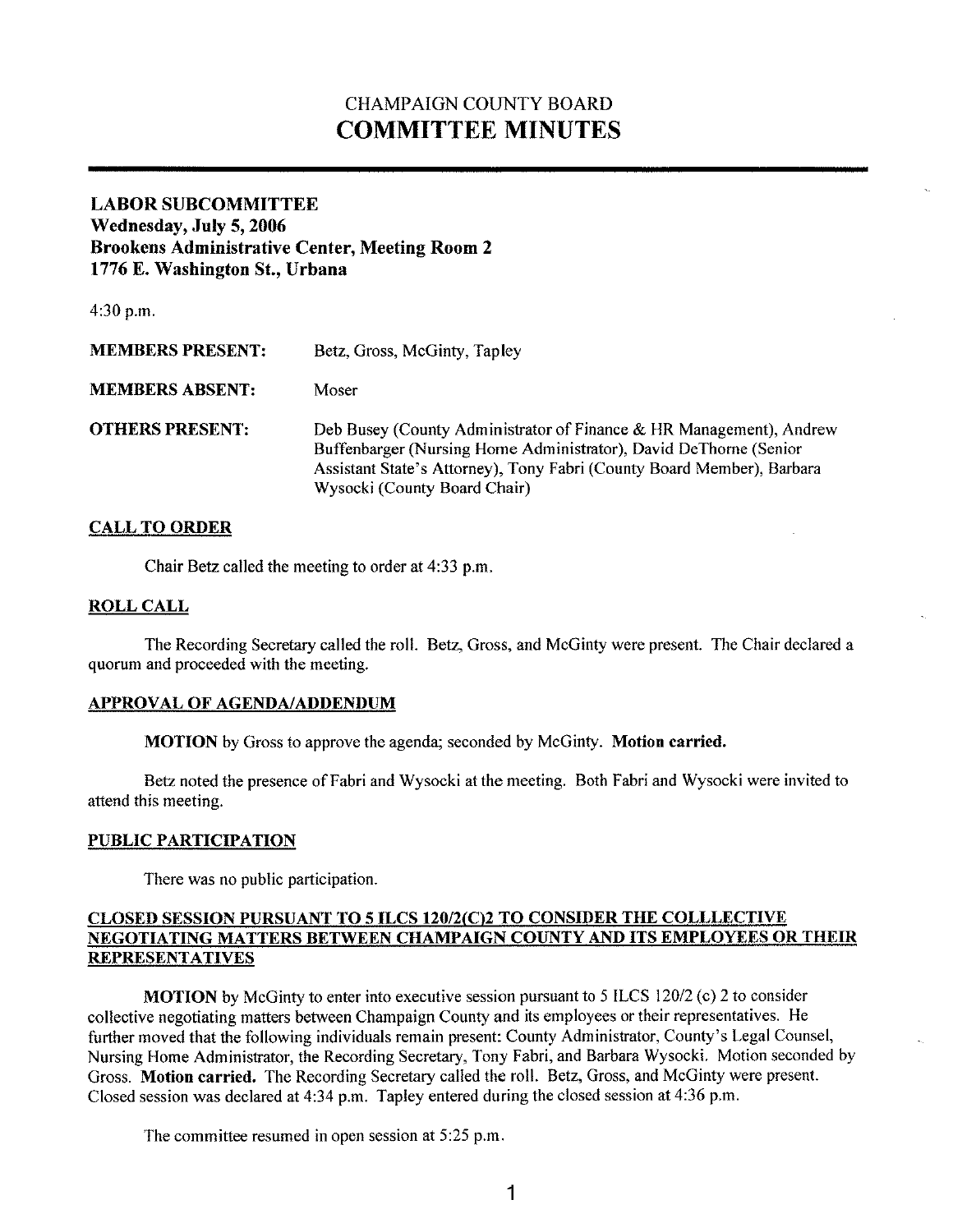Labor Subcommittee Minutes, Cont'd. Wednesday, July 5, 2006 Page 2

### **OTHER BUSINES**

There was no other business.

# **ADJOURNMENT**

The Chair adjourned the meeting at 5:26 p.m.

Respectfully submitted,

Kat Bork **Administrative Secretary** 

Secy's note: The minutes reflect the order of the agenda and may not necessarily reflect the order of business conducted at the meeting.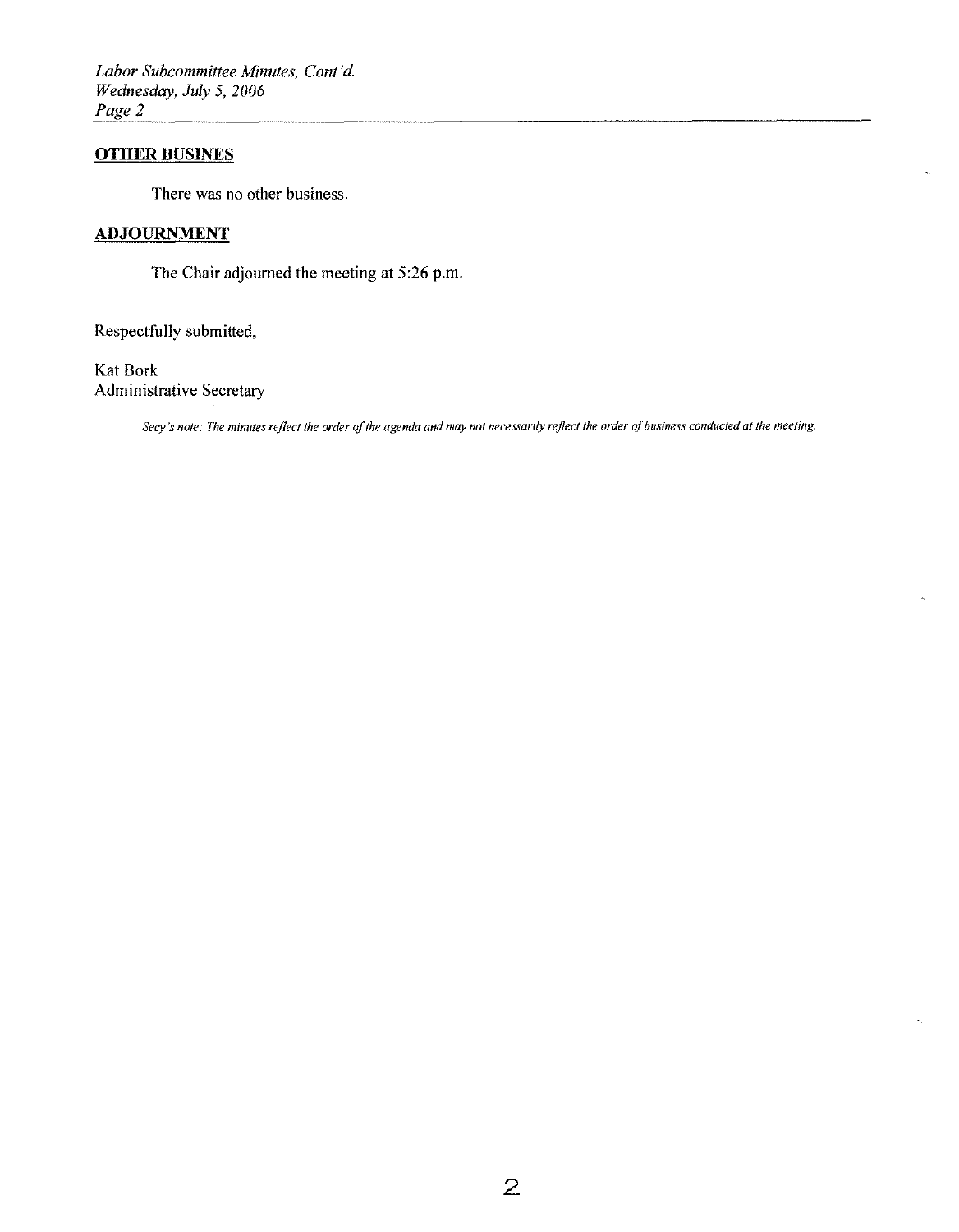# CHAMPAIGN COUNTY BOARD **COMMITTEE MINUTES**

# **LABOR SUBCOMMITTEE Wednesday, July 12,2006 Brookens Administrative Center, Meeting Room 2 1776 E. Washington St., Urbana**

| 4:30 p.m.               |                                                                                                                                                                                                                                                                |
|-------------------------|----------------------------------------------------------------------------------------------------------------------------------------------------------------------------------------------------------------------------------------------------------------|
| <b>MEMBERS PRESENT:</b> | Betz, McGinty, Tapley                                                                                                                                                                                                                                          |
| <b>MEMBERS ABSENT:</b>  | Gross, Moser                                                                                                                                                                                                                                                   |
| <b>OTHERS PRESENT:</b>  | Deb Busey (County Administrator of Finance & HR Management), Andrew<br>Buffenbarger (Nursing Home Administrator), David DeThorne (Senior<br>Assistant State's Attorney), Ron Gremore (Deputy County Administrator/HR),<br>Barbara Wysocki (County Board Chair) |

### **CALL TO ORDER**

Chair Betz called the meeting to order at 4:37 p.m.

#### **ROLL CALL**

The Recording Secretary called the roll. Betz, McGinty, and Tapley were present. The Chair declared a quorum and proceeded with the meeting.

#### **APPROVAL OF AGENDAIADDENDUM**

**MOTION** by McGinty to approve the agenda; seconded by Tapley. **Motion carried.** 

#### **APPROVAL OF MINUTES**

**MOTION** by McGinty to approve the regular session minutes of April 3, 2006 and June 21, 2006; seconded by Tapley. **Motion carried.** 

**MOTION** by McGinty to approve the closed session minutes of April 3, 2006 and June 21, 2006; seconded by Tapley. **Motion carried.** 

#### **PUBLIC PARTICIPATION**

There was no public participation.

# **CLOSED SESSION PURSUANT TO 5 ILCS 120/2(C)2 TO CONSIDER THE COLLLECTIVE** NEGOTIATING MATTERS BETWEEN CHAMPAIGN COUNTY AND ITS EMPLOYEES OR THEIR **REPRESENTATIVES**

**MOTION** by McGinty to enter into executive session pursuant to *5* ILCS 12012 (c) 2 to consider collective negotiating matters between Champaign County and its employees or their representatives. He further moved that the following individuals remain present: County Administrator, County's Legal Counsel,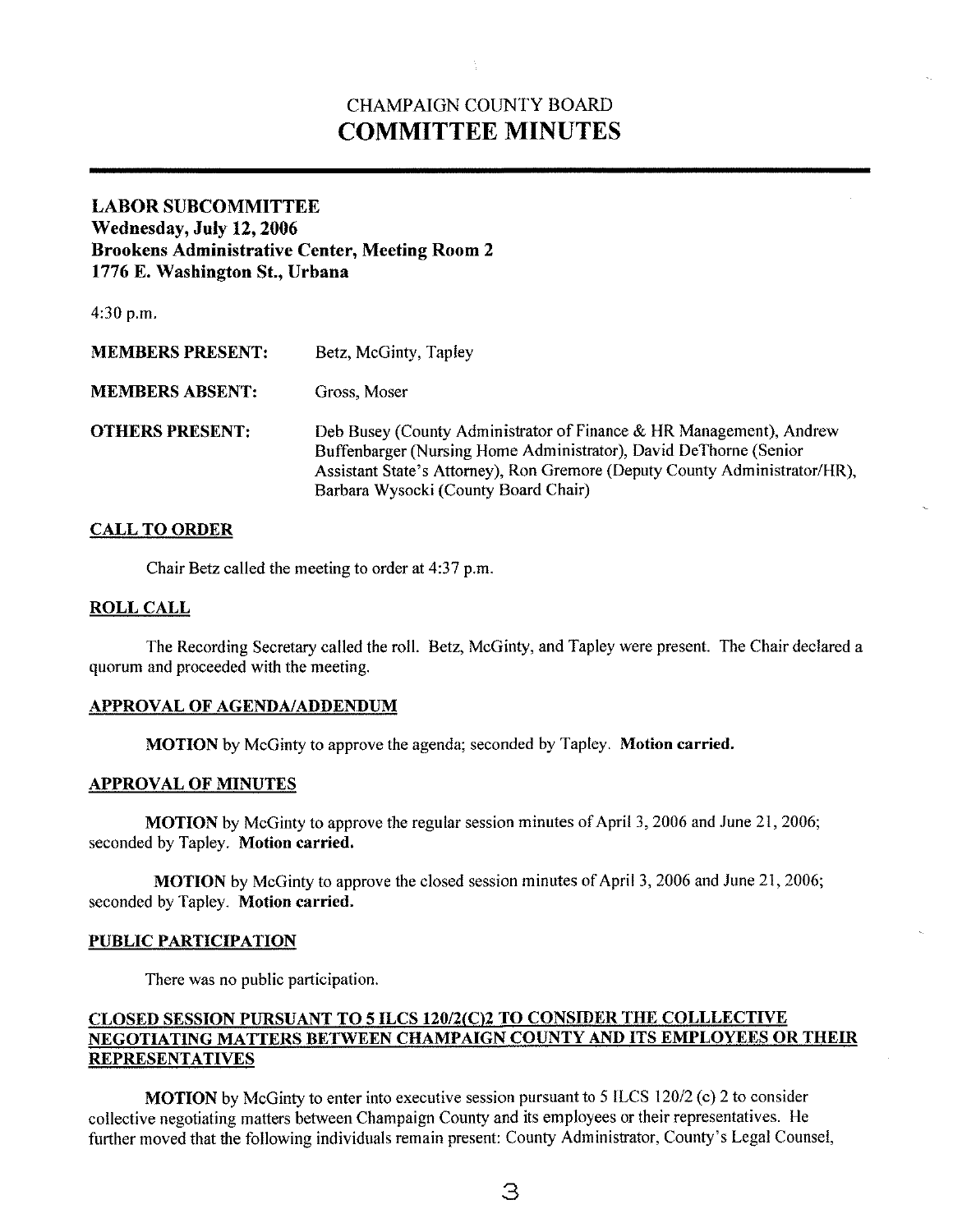*Labor Subcommittee Minutes, Cont'd Wednesday, July 12, 2006* 

Nursing Home Administrator, Deputy County Administrator/HR, and the Recording Secretary. Motion seconded by Tapley. Motion carried. The Recording Secretary called the roll. Betz, McGinty, and Tapley were present. Closed session was declared at 4:39 p.m.

The committee resumed in open session at 5:45 p.m.

# **OTHER BUSINES**

There was no other business.

# **ADJOURNMENT**

The Chair adjourned the meeting at 5:46 p.m.

Respectfully submitted,

Kat Bork Administrative Secretary

Secy's note: The minutes reflect the order of the agenda and may not necessarily reflect the order of business conducted at the meeting.